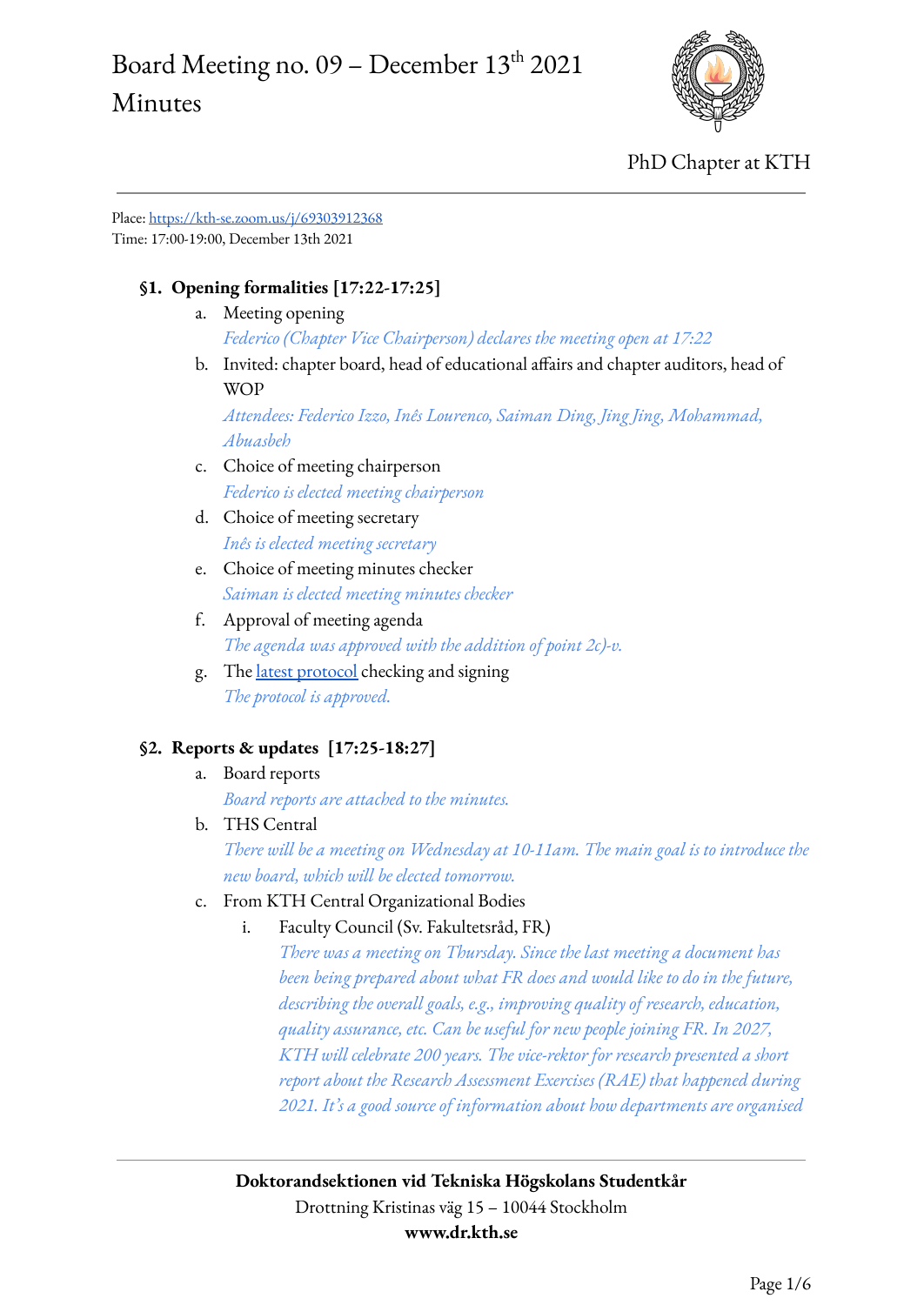

*and how that affects PhD students. The department will have to propose a plan to overcome the problematic findings pointed out by the RAE. They will be taken into account in quality reports this year.*

*There was a plan about the continuous quality assurance and the time plan is clear now. The next board should read all documents that the school sent and help the school councils comment them. The future representatives to FU, FR or UN should write some comments about the summary.*

- ii. Strategic Council (Sv. Strategiskt råd, SR) *The last meeting was two weeks ago. They talked about the JML report and discussed the migrationsverket issue. They put gender first and not diversity. There was not an action plan for diversity. Jing commented that the content does not match the titles they announce. The answer is that they focus on the biggest issue first. There was a question about the impact in recruitment of PhD students regarding gender equality.*
- iii. Third Cycle Education Committee (Sv. Forskarutbildningsutskottet, FU) *Had a follow up on the migration legislation issue regarding the motion of addressing the contracts of PhD students who are eligible for extension. Meeting with the head of HR of KTH and Lotta from KTH relocation, Leif Kari and Chrstina Murray, regarding a proposal from Mohammad. Update from all councils regarding this issue. SUHF has published a document regarding the aliens act. It complains about problems in the previous and new law regarding PhDs and post-docs and their families. Their conclusion is that there is an urgent need for an exemption. 3 major institutions published articles in newspapers (see links below) saying that this is harmful for research and industry. Entities representing both employees and employers are united in one goal and opinion. -[https://suhf.se/app/uploads/2021/12/Skrivelse-fran-SUHF-rorande-nya-krav-for-att-fa-per](https://suhf.se/app/uploads/2021/12/Skrivelse-fran-SUHF-rorande-nya-krav-for-att-fa-permanent-uppehallstillstand-2021-12-07.pdf) [manent-uppehallstillstand-2021-12-07.pdf](https://suhf.se/app/uploads/2021/12/Skrivelse-fran-SUHF-rorande-nya-krav-for-att-fa-permanent-uppehallstillstand-2021-12-07.pdf) -[https://www.dn.se/debatt/ge-alla-utlandska-forskare-permanent-uppehallstillstand/?fbclid=](https://www.dn.se/debatt/ge-alla-utlandska-forskare-permanent-uppehallstillstand/?fbclid=IwAR0S0XdVOl-YbH0ugd3OWQZPs9X_eEh7VEomZohr0kxk0ni35bAlzOvOeB0) [IwAR0S0XdVOl-YbH0ugd3OWQZPs9X\\_eEh7VEomZohr0kxk0ni35bAlzOvOeB0](https://www.dn.se/debatt/ge-alla-utlandska-forskare-permanent-uppehallstillstand/?fbclid=IwAR0S0XdVOl-YbH0ugd3OWQZPs9X_eEh7VEomZohr0kxk0ni35bAlzOvOeB0) [-https://www.svd.se/migrationsreglerna-slar-mot-forskningen?fbclid=IwAR13ggN2z554kD](https://www.svd.se/migrationsreglerna-slar-mot-forskningen?fbclid=IwAR13ggN2z554kDQbZNrrlWdKUNSSGx6ZHV6kfyQexPGcVViV6JLPBOSzeKk) [QbZNrrlWdKUNSSGx6ZHV6kfyQexPGcVViV6JLPBOSzeKk](https://www.svd.se/migrationsreglerna-slar-mot-forskningen?fbclid=IwAR13ggN2z554kDQbZNrrlWdKUNSSGx6ZHV6kfyQexPGcVViV6JLPBOSzeKk)*

#### iv. Ethics Committee (Sv. Etiksutskottet)

*Kian Shaker (representative to the Ethics Committee) sent the following report:*

*Etikutskottet was asked to review a PhD thesis at KTH (on artistic*

**Doktorandsektionen vid Tekniska Högskolans Studentkår** Drottning Kristinas väg 15 – 10044 Stockholm **www.dr.kth.se**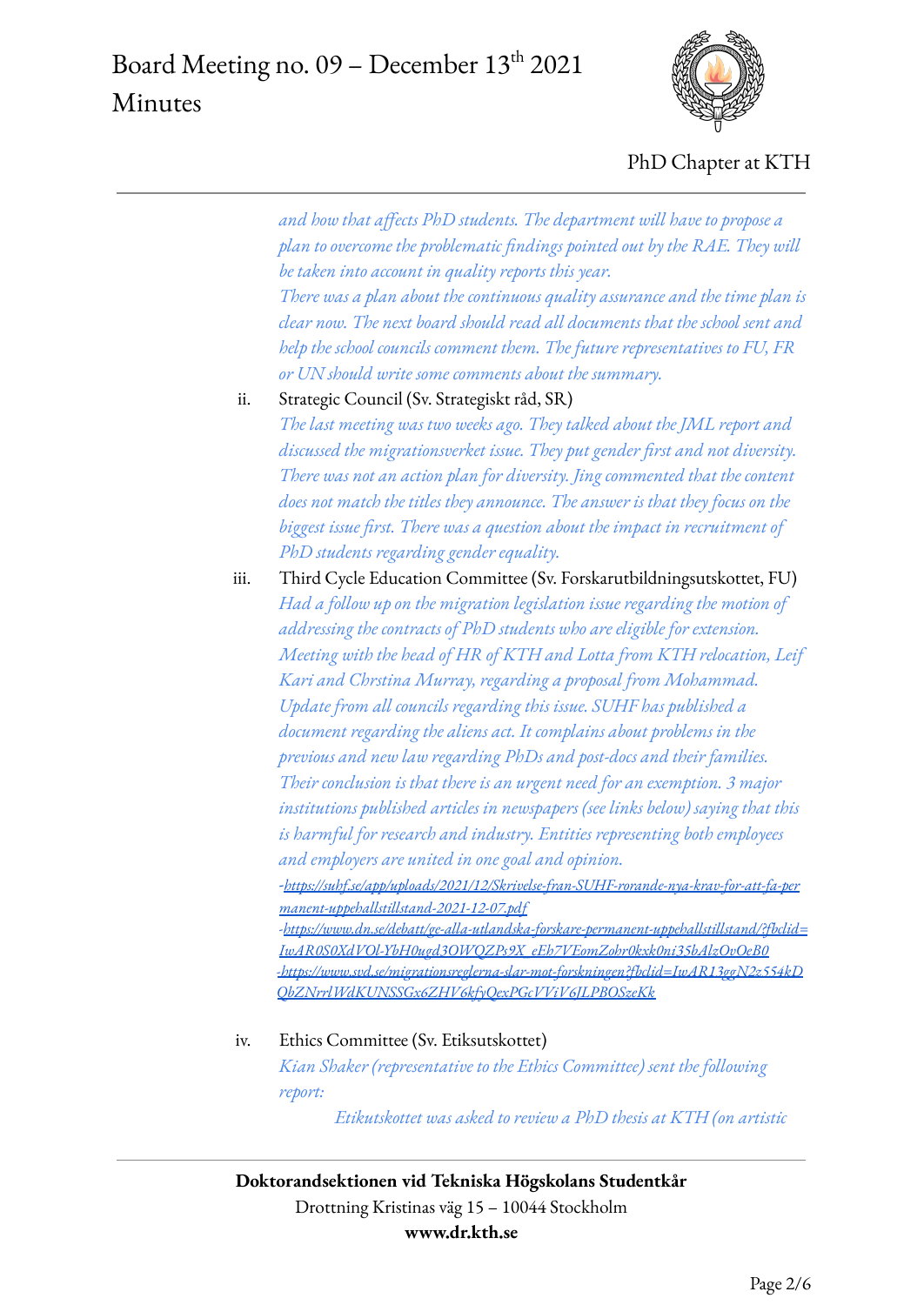

*research) and identify potential ethical concerns in the content. However, we agreed that the role of Etikutskottet should not be to review publications/theses after the research has already been conducted. The role of Etikutskottet is to give guidance in ethical questions to researchers at KTH before actually carrying out the research, so that they can ensure that the data collection is ethically sound.*

*First meeting next year (25/1-2022) we will discuss the possibilities to organize more seminars on ethics-related topics. Only 1 seminar has been organized this autumn but with very few participants. To the board: Suggestions of seminar topics that could interest PhD students at KTH are highly welcomed*

v. University Board (Sv. Universitetsstyrelsen)

*The meeting took place in 08/12. Discussed what happened in the KTH media, etc. Talked about IT security, gender equality, and the REA conclusions - see below.*

#### **Conclusions after research assessment exercise**

*Recommendation on sustainable development*

*There seems to be a gap between ambitions for sustainable development at central KTH level and the activities at KTH's departments, try to get a better connection between different levels within KTH*

*Show more clearly that sustainable development is important within KTH by a) awarding prizes, b) appointing a strategic council, c) including sustainable development in tenure track and salary talks, d) and through individual profiled recruitments*

*Recommendation on increased quality of research at KTH and increased impact*

*KTH has identified many different ways to achieve impact, it may be good to refine paths to impact to fewer typical ways to do this. Develop key structures that bind together and strengthen all the initiatives taken. There is also no incentive for employees who work with impact, instead this should be built into e.g. career paths and in job appointments, but there should also be incentives for groups, including institutions, to celebrate successes more and develop the role of impact leader*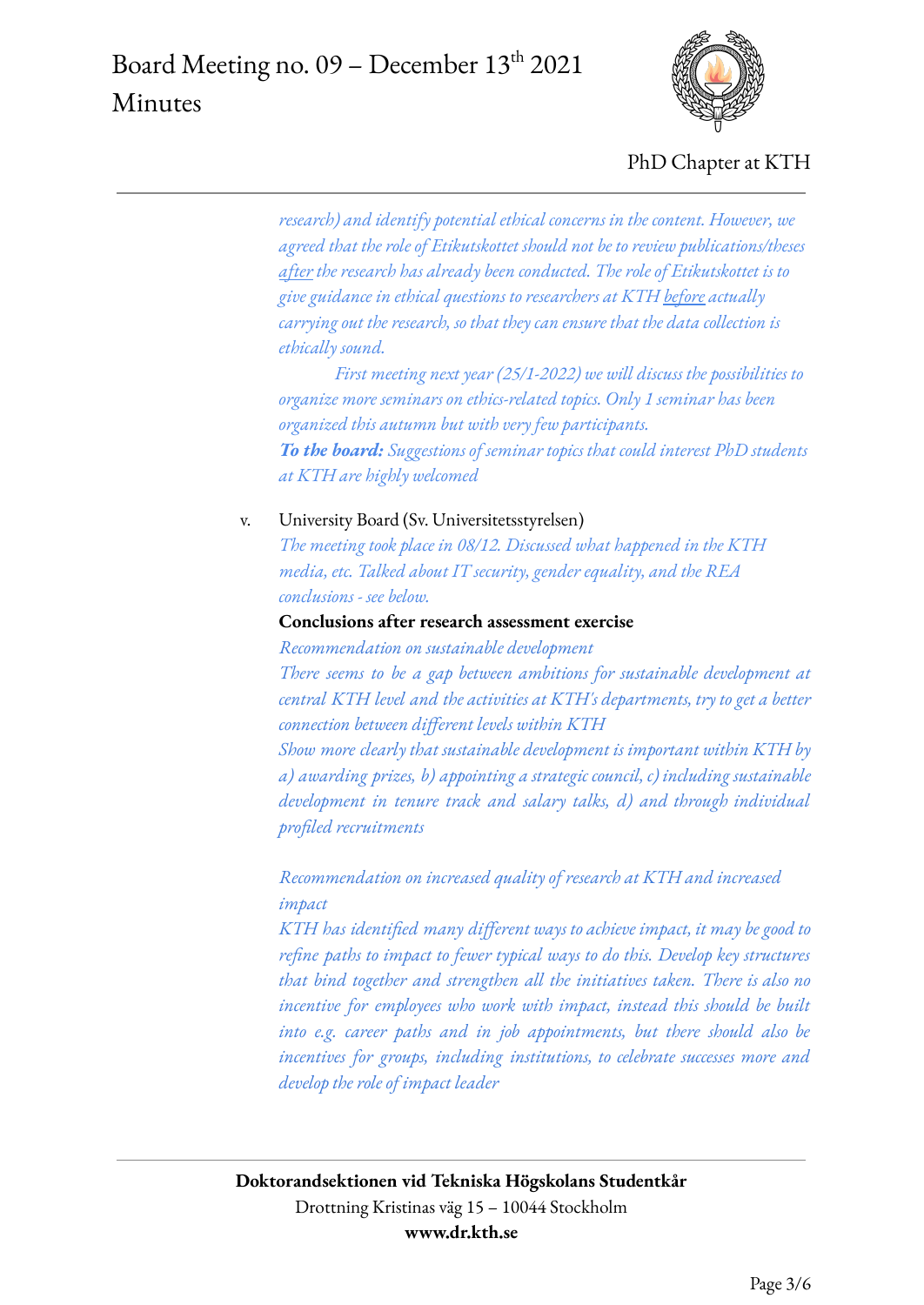

*Recommendation on research infrastructure*

*KTH's investment in "KTH infrastructures" is commendable and important, but still modest in relation to the importance and costs of the infrastructures. It is desirable that KTH develops a strategy that makes visible the real benefits of working with "KTH infrastructures", what this gives both KTH as a whole and the respective infrastructure*

#### **§3. Decision points [18:27-18:33]**

a. Per capsulam decision 2021-11-30. Approval of application for funds pending receival of application for funding: EGI Department PhD event and workshop (ITM) - 10000kr. The decision was approved with a majority of votes.. *Decision is ratified.*

#### **§4. Discussion points [18:33-19:12]**

- a. Testaments for board members whose mandates are ending in December *In progress.*
- b. Short summary of things for the new board to take over *This is a document that we in the board will all try to fill in. Add links, contact persons. What can be forwarded to schools.* [https://docs.google.com/document/d/1IcatP0KLimP3fRwinZyR0mvAEkYpa\\_Q](https://docs.google.com/document/d/1IcatP0KLimP3fRwinZyR0mvAEkYpa_Qekt8qtGGcadk/edit#heading=h.6qp504f221sq) [ekt8qtGGcadk/edit#heading=h.6qp504f221sq](https://docs.google.com/document/d/1IcatP0KLimP3fRwinZyR0mvAEkYpa_Qekt8qtGGcadk/edit#heading=h.6qp504f221sq)
- c. Time-compensation for Central and School-level positions HT21 *Mention in the testaments the time compensation with new calculations.* Central level [https://docs.google.com/document/d/1MjDzeniUFMqdM-m89lBHrGrLvOVSSb](https://docs.google.com/document/d/1MjDzeniUFMqdM-m89lBHrGrLvOVSSblE27RNr3HvsNI/edit#heading=h.7723gql0l1gi)

[lE27RNr3HvsNI/edit#heading=h.7723gql0l1gi](https://docs.google.com/document/d/1MjDzeniUFMqdM-m89lBHrGrLvOVSSblE27RNr3HvsNI/edit#heading=h.7723gql0l1gi)

School-level:

[https://docs.google.com/document/d/1s6H7VdUo9OJwvRaUQrijuMdEforQJ0i](https://docs.google.com/document/d/1s6H7VdUo9OJwvRaUQrijuMdEforQJ0iKmmcwGmhYl5M/edit#heading=h.gjdgxs) [KmmcwGmhYl5M/edit#heading=h.gjdgxs](https://docs.google.com/document/d/1s6H7VdUo9OJwvRaUQrijuMdEforQJ0iKmmcwGmhYl5M/edit#heading=h.gjdgxs)

d. Chapter meeting no.2 preparations *Board report from last year, auditors report and elections. Potential roles: Meeting secretary: possibly Jing Vote counters: possibly Inês and Mohammad Meeting minutes checker: possibly Inês*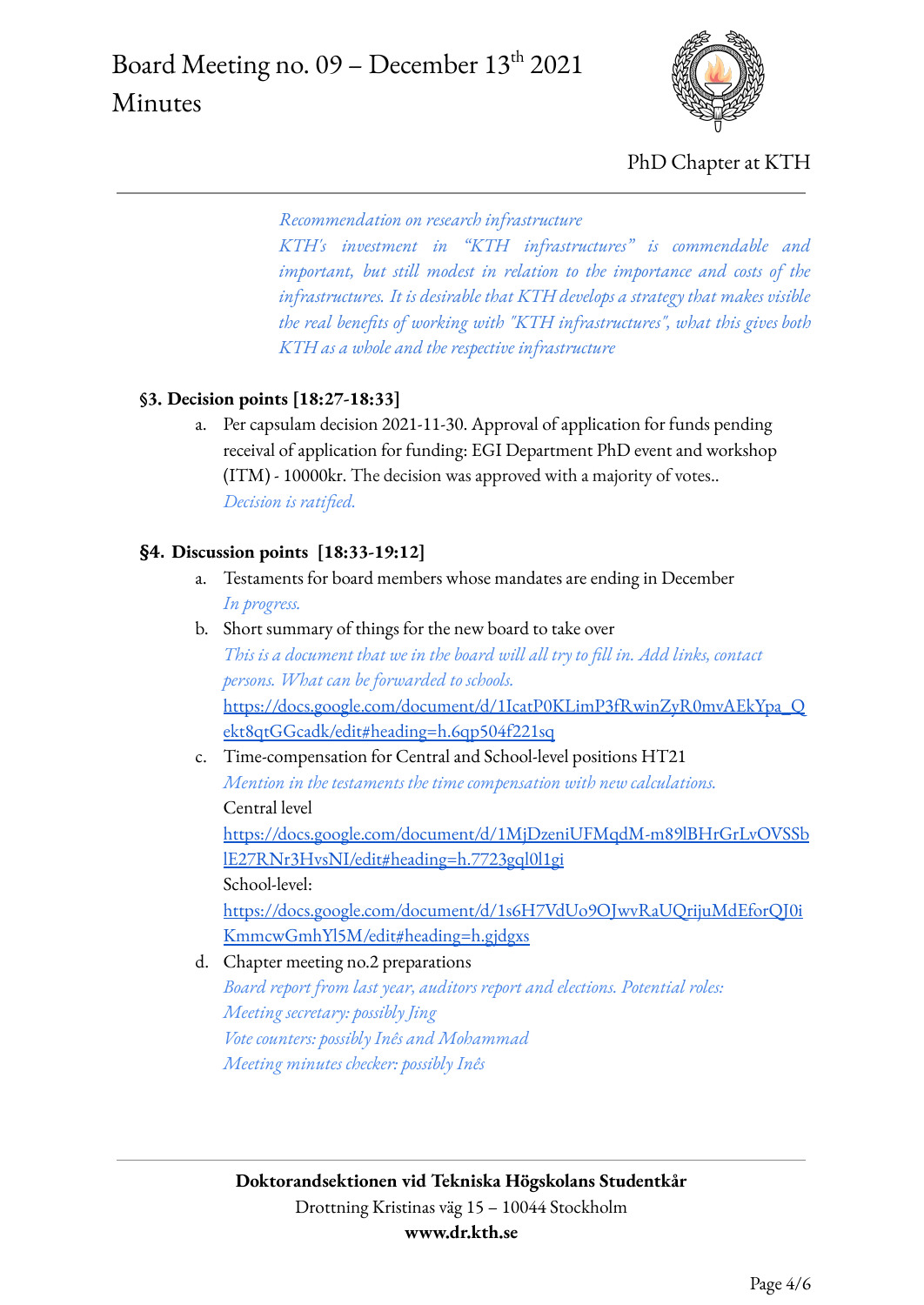.

.

.



PhD Chapter at KTH

**§5. Meeting closure [19:12]**

Meeting Chairperson - Federico Izzo

Meeting Secretary - Ines Lourenco

Meeting Minutes Checker - Saiman Ding